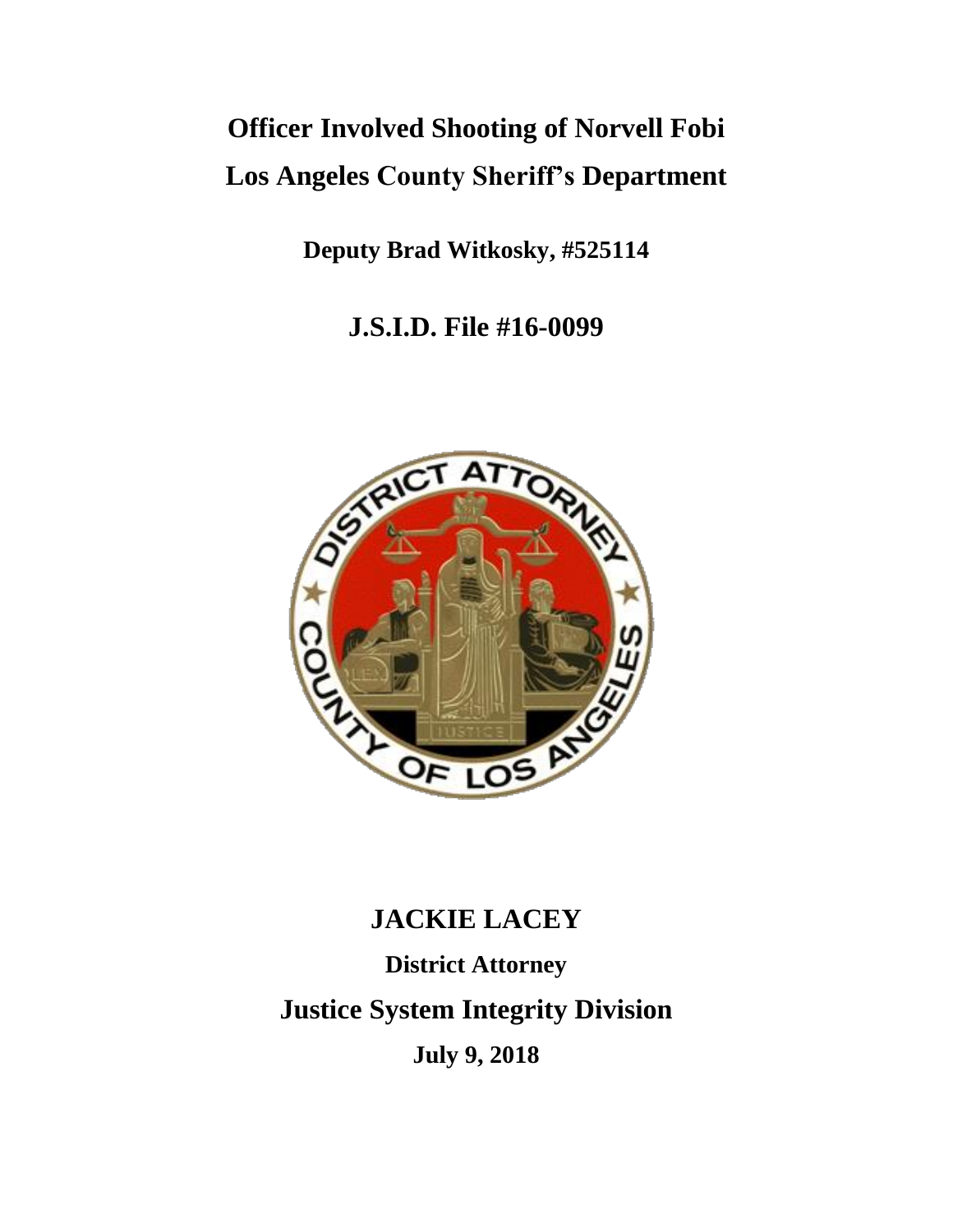## **MEMORANDUM**

- TO: CAPTAIN CHRISTOPHER BERGNER Los Angeles County Sheriff's Department Homicide Bureau 1 Cupania Circle Monterey Park, California 91755
- FROM: JUSTICE SYSTEM INTEGRITY DIVISION Los Angeles County District Attorney's Office
- SUBJECT: Officer Involved Shooting of Norvell Fobi J.S.I.D. File #16-0099 L.A.S.D. File #016-01989-0378-055
- DATE: July 9, 2018

The Justice System Integrity Division of the Los Angeles County District Attorney's Office has completed its review of the March 5, 2016, non-fatal shooting of Norvell Fobi by Los Angeles County Sheriff Deputy Brad Witkosky. It is our conclusion that there is insufficient evidence to prove beyond a reasonable doubt that the deputy did not act in lawful self-defense.

The District Attorney's Command Center was notified of the shooting on March 6, 2016, at approximately 12:57 a.m. The District Attorney Response Team responded and was given a briefing and a walk-through of the scene.

The following analysis is based on reports prepared by the Los Angeles County Sheriff's Department (LASD), submitted to this office by Detectives Eddie Brown and Toni Martinez, LASD, Homicide Bureau. Deputy Witkosky provided a voluntary statement which was considered as part of this analysis.

#### **FACTUAL ANALYSIS**

On March 5, 2016, at approximately 11:00 p.m., LASD Deputies Arnulfo Sanchez and Brad Witkosky were driving southbound on Vermont Avenue in a marked black and white patrol car when they observed a gray Hyundai travelling in front of them. The Hyundai had tinted windows in violation of Vehicle Code section  $26708(a)(1)$ . Sanchez moved the patrol car behind the Hyundai, at which time the Hyundai began to straddle the number one and two lanes. The Hyundai then turned east onto 120<sup>th</sup> Street without signaling in violation Vehicle Code section 22107. Sanchez activated the patrol car's overhead light bar and initiated a traffic stop for the Vehicle Code violations. The Hyundai immediately pulled over to the south curb of 120<sup>th</sup> Street just west of Ainsworth Street in the County of Los Angeles.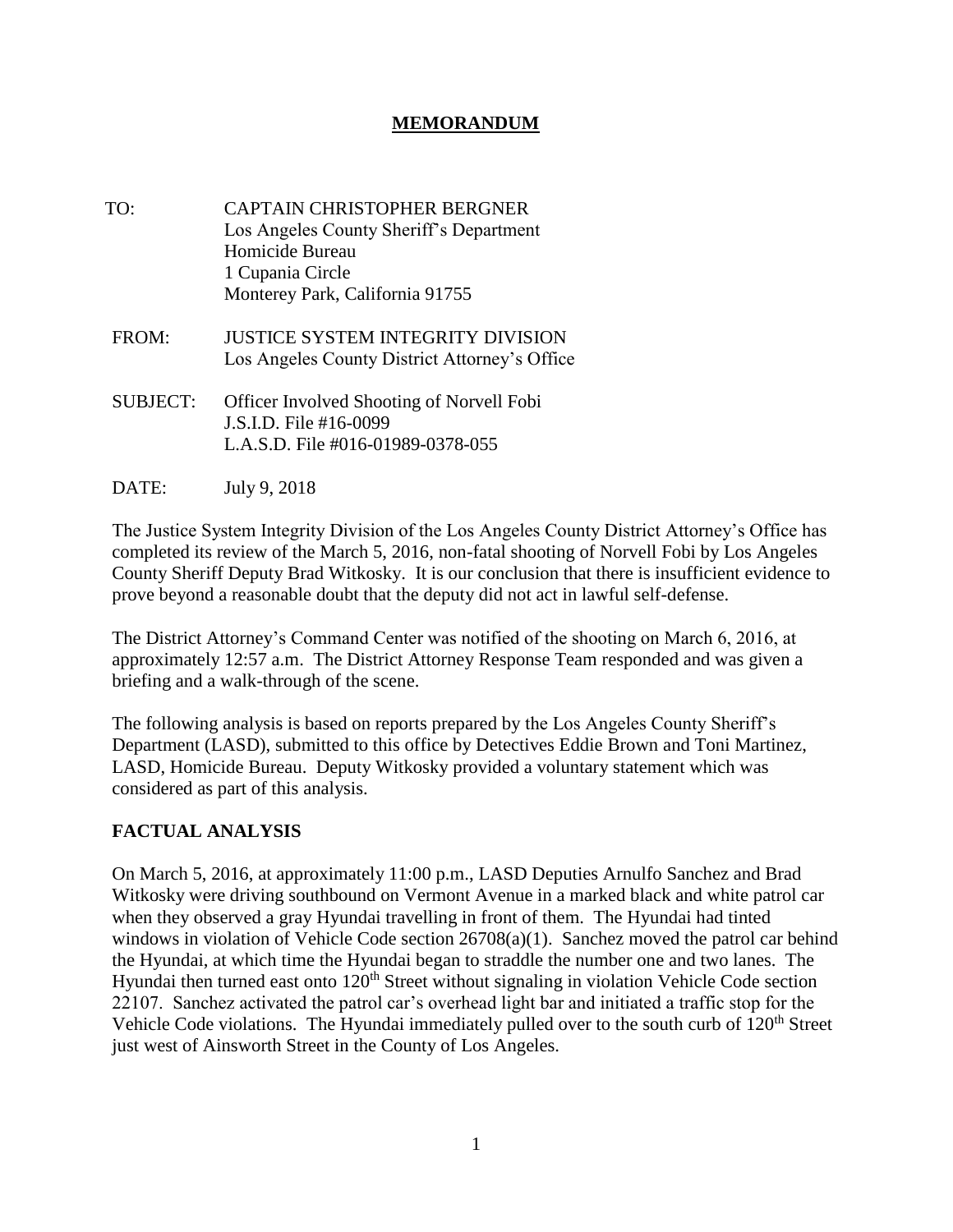Sanchez approached the driver's side of the Hyundai, while Witkosky approached the passenger side. Witkosky told the driver, later identified as Norvell Fobi, to roll down the windows, turn off the engine and to keep his hands on the steering wheel. Fobi, the sole occupant, complied. Sanchez asked Fobi for his driver license, registration and insurance. Fobi provided his license and insurance. Sanchez returned to the patrol car in order to run Fobi's information on the patrol car's mobile digital computer.

Witkosky remained at the front passenger door and observed Fobi remove his hands from the steering wheel. Fobi moved his left hand down to his left thigh near the driver's door panel and his right hand toward the center console. Witkosky told Fobi to keep his hands on the steering wheel. Fobi complied. Fobi told Witkosky that he was making him nervous. Witkosky attempted to have a conversation with Fobi, however Fobi ignored him and began to mumble and repeat the word "Yep." Fobi then reached his right hand behind the front passenger seat and out of Witkosky's view. Witkosky pointed his service weapon at Fobi and told him to keep his hands on the steering wheel and to stop moving around.<sup>1</sup> Fobi ignored the orders and looked back and forth between the center console and behind the front passenger seat. It appeared to Witkosky that Fobi was trying to decide what he should grab. Fobi then moved his left hand back to the side of his left thigh and out of Witkosky's view. At about the same time, Fobi turned on the car's engine with his right hand and revved the engine. Fobi ignored multiple orders by Witkosky to turn off the engine. Instead, Fobi put the car into drive and jerked the steering wheel to the right causing the vehicle to lunge toward Witkosky. In fear for his life, Witkosky took several steps back and fired his service weapon at Fobi four times. In that moment, Witkosky believed that Fobi was about to strike him with the vehicle. Witkosky also feared that Fobi was arming himself with his left hand and moving the car in a position where he could shoot at Witkosky while fleeing. Fobi fled eastbound on 120<sup>th</sup> Street. Witkosky ran back to the patrol car and he and Sanchez followed Fobi. The deputies were unable to locate the Hyundai and terminated the pursuit approximately one half mile east of the traffic stop location.

Sanchez stated he was seated in the driver's seat of the patrol car running Fobi's information when he heard a gunshot. Sanchez immediately looked up and saw Witkosky discharge his service weapon one to two times into the passenger side of the Hyundai. Sanchez exited the patrol car and broadcast that shots had been fired as well as their location. Sanchez and Witkosky reentered the patrol car and went in pursuit of Fobi. They were unable to locate the Hyundai.

During the investigation at the shooting scene, deputies were advised that a gunshot wound victim had been admitted into the emergency room of Gardena Memorial Hospital. Deputies responded to the hospital and were directed to Fobi who was being treated for multiple gunshot wounds. Fobi was ultimately transferred to Harbor-UCLA Medical Center.

A review of the hospital surveillance video showed the gray Hyundai pulling up in front of the emergency room. Fobi exited the front passenger seat. The driver and rear passenger assisted

<sup>&</sup>lt;sup>1</sup> Witkosky had drawn his service weapon while approaching the Hyundai because he could not see inside the vehicle due to the tinted windows.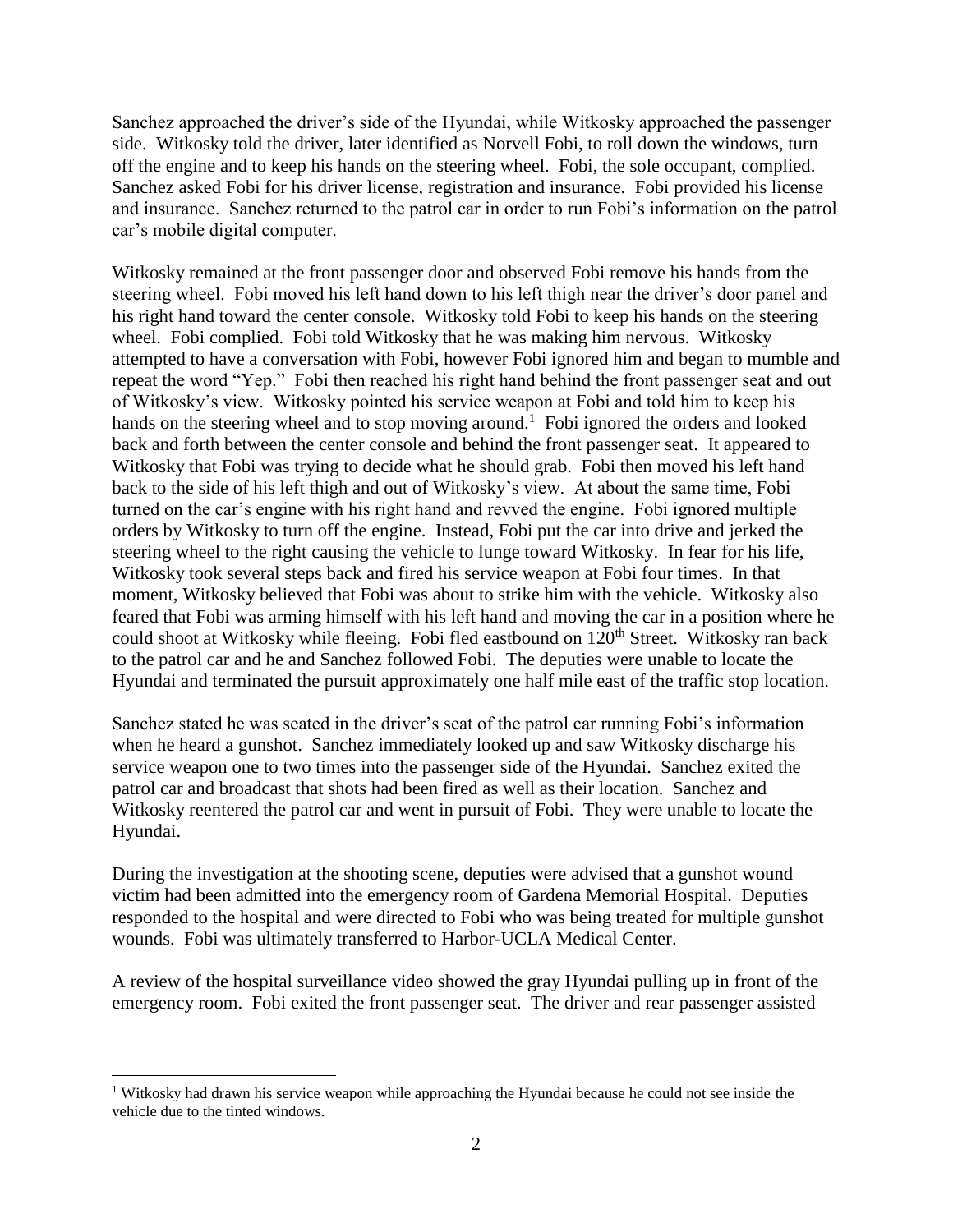Fobi into the hospital. Moments later, a man is seen entering the driver's door of the Hyundai and the car is driven out of the camera's view. $2$ 

## Statement of Natalie L

L lives on the second floor of an apartment that overlooks the location of the officer involved shooting. On March 5, 2016, at approximately 11:09 p.m.,  $L$  heard the sound of screeching as if a vehicle was breaking hard. Moments later, L heard a gunshot. L looked out her bedroom window and observed Witkosky standing a few feet north and a few feet west of the rear bumper of her Honda Accord. The Honda was parked on the south curb of 120<sup>th</sup> Street. Witkosky fired his service weapon approximately three times in an eastern direction. L could not see what Witkosky was shooting at from her position. Immediately after the shooting, Witkosky yelled something to the effect of "Where are you going?" or "Come back!" Witkosky then ran back to his patrol car and entered the passenger side. The patrol car sped off east on 120<sup>th</sup> Street and out of her view. A short time later, additional patrol cars arrived and cordoned off the area.

L discovered damage to her vehicle that was not present prior to the shooting. There were a series of lateral, black transfers along the driver's side of her Honda. The marks were at about the height of the axle and above. They began at the rear wheel well and continued along the length of the vehicle ending at the corner of the front bumper. The black transfer marks were of an unknown substance but could have been paint, plastic or rubber.

#### Ballistic Evidence

Three expended shell casings were recovered on the ground near the Honda Accord. One casing was located below where the front and rear doors meet. A second was located at the left rear bumper of the Honda. The third was located one foot from the right rear bumper of the Honda in the grass parkway by the curb. A fourth shell casing was discovered by LASD Deputy Sheriff Jorge Perez near the curb line by the Honda. However, during the investigation a heavy rain began to fall and the casing became submerged in water and was washed away.

#### Statement of Deputy Ryan Walker

On March 18, 2016, LASD Deputies Ryan Walker and Michael Jeffrey were providing hospital security for Fobi at Harbor-UCLA Medical Center. Walker and Fobi were speaking about a past case where Walker arrested Fobi for domestic violence. During their conversation, Fobi brought up the officer involved shooting. Fobi told Walker that he had a loaded 9mm Beretta semiautomatic handgun on the rear passenger floorboard of the Hyundai when he was stopped by Witkosky and Sanchez. The firearm was loaded with eight rounds in the magazine and one round in the chamber. Fobi told Walker that during the traffic stop he turned on the car's engine and told Witkosky, "I'm out of here." Fobi intended to initiate a pursuit so he could throw the

<sup>&</sup>lt;sup>2</sup> The two men who assisted Fobi into the hospital were identified as Christopher St and Eddie J . They were interviewed by investigators and stated that they were standing outside a residence in the City of Gardena when Fobi drove up in the Hyundai. Fobi advised them that he had been shot. They entered the Hyundai and Starks drove Fobi to the hospital. S and J denied any knowledge of the Hyundai's present location.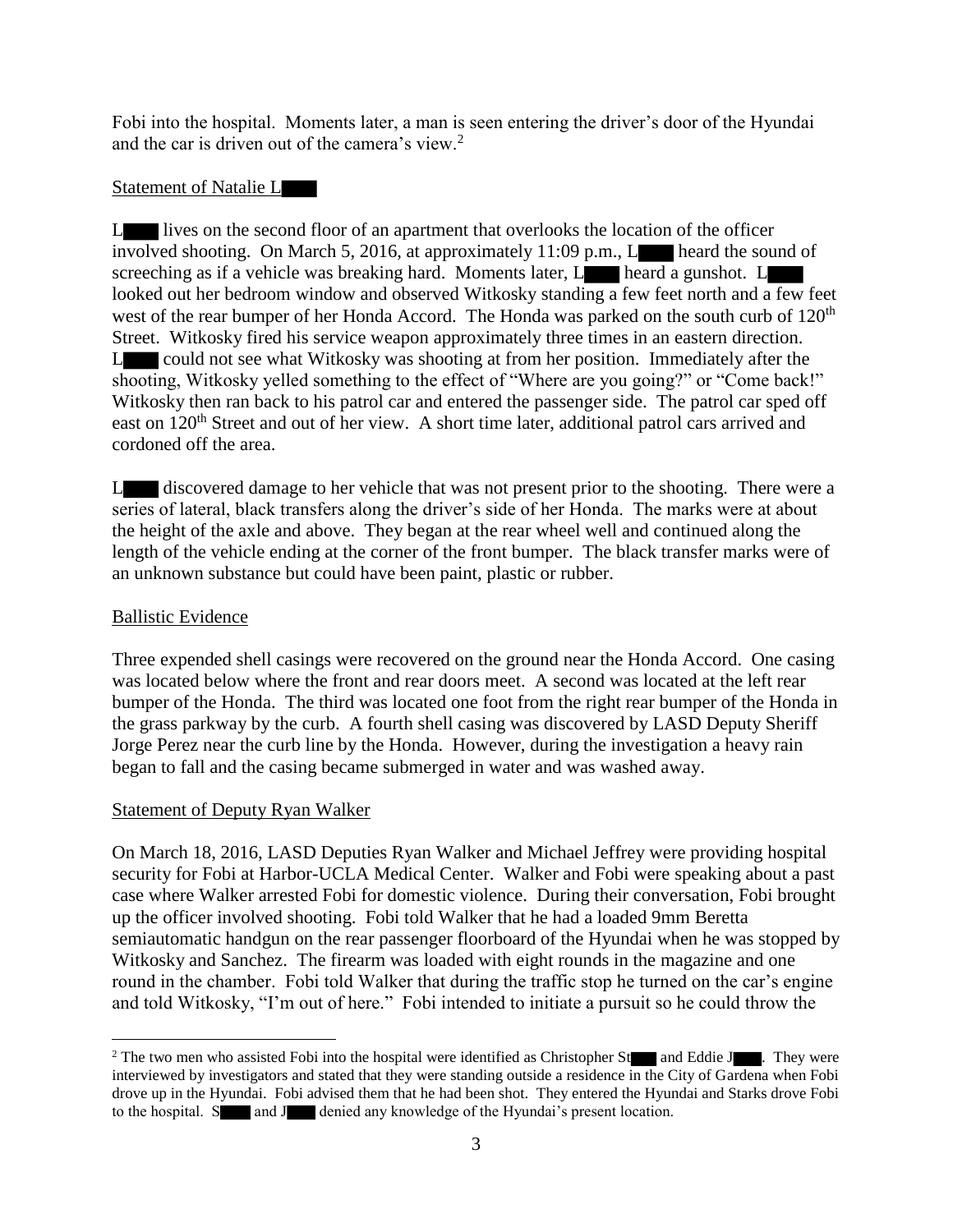firearm from the car then surrender once he distanced himself from the gun. Fobi stated that Witkosky fired his service weapon four times as Fobi began to drive away.

#### Statement of Detective Valerie Franco

On March 19, 2016, LASD Detective Valerie Franco was providing hospital security for Fobi. Fobi began to talk to Franco about the officer involved shooting. Fobi stated that he did not intend to hurt the deputies and only wanted to lead them on a small pursuit so he could throw out the gun he had in his car. Witkosky fired his service weapon at Fobi as soon as Fobi "hit the gas."

#### Statement of Norvell Fobi

 $\overline{a}$ 

On March 22, 2016, investigators interviewed Fobi at the Los Angeles County USC Medical Center (LACUSC).<sup>3</sup> Investigators read Fobi his Miranda Rights and Fobi agreed to speak with them about the officer involved shooting.

Fobi stated that he was speeding when he was pulled over by Sanchez and Witkosky. Fobi was on his way to meet some friends. Fobi pulled to the curb and the deputies approached on either side of his car. Fobi gave Sanchez his license and insurance information. Fobi did not have the Hyundai's registration. Sanchez returned to the patrol car. Fobi stated that he had a loaded handgun underneath the rear passenger seat and did not want the deputies to find it. Fobi told Witkosky through the open passenger window, "I'm fixing to leave." Fobi was going to flee the location in order to get rid of the gun. Fobi did not want to go back to prison.<sup>4</sup> At that time, both of Fobi's hands were on the steering wheel. Fobi turned on the car's ignition with his right hand and put the car into drive. Witkosky fired his service weapon into the car before Fobi moved the car. Once the shooting began, Fobi sped eastbound away from the location. Fobi denied ever reaching behind the passenger seat or to his left side. Fobi denied driving his car at Witkosky. Fobi did not remember whether or not he hit a parked car.

Fobi drove to a friend's house and S drove him to Gardena Memorial Hospital. Fobi sustained three gunshot wounds to the left elbow, left thigh and right flank.

Fobi's twin brother, Norcell  $\blacksquare$ , told him that he was hiding the Hyundai from the police.<sup>5</sup> Fobi denied knowledge of the car's location. In the presence of investigators, Fobi called his brother and told him that investigators needed the Hyundai in order to process it for evidence. Norcell requested the investigators' telephone number. Norcell never contacted the investigators and the Hyundai has not been located.

<sup>&</sup>lt;sup>3</sup> Fobi was transferred to the jail unit of the LACUSC on March 19, 2016. At that time, Fobi was in custody on a probation violation hold.

<sup>4</sup> Fobi was sentenced to four years in state prison in 2009 for drug sales. Fobi was on felony probation for spousal battery at the time of the incident.

<sup>&</sup>lt;sup>5</sup> A telephone call between Norvell and Norcell was surreptitiously recorded on March 19, 2016, while Norvell was in custody at the LASD Southwest Sheriff Station before being transported to LACUSC. During the phone call, Norcell stated that the Hyundai was "MIA and they won't get it."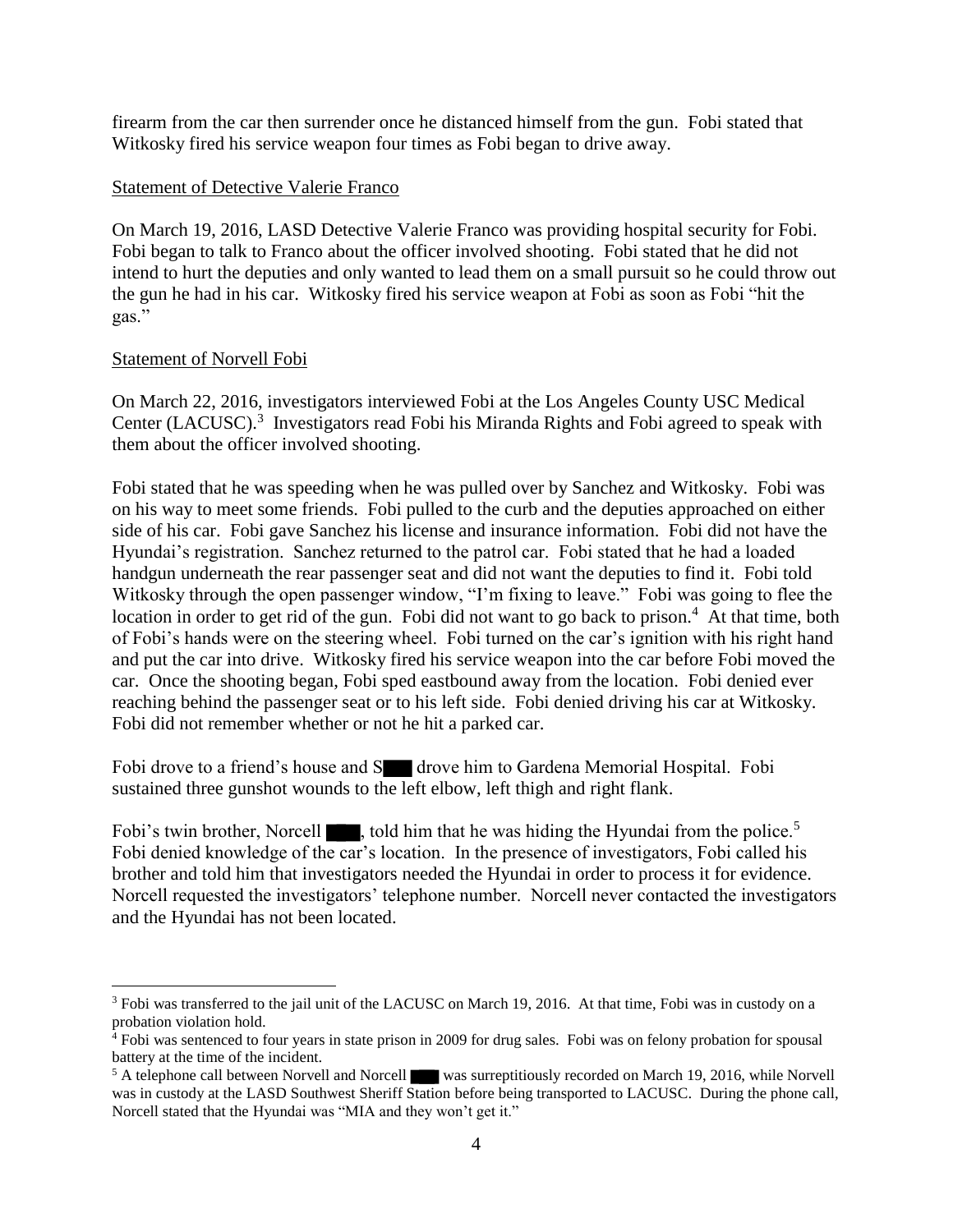#### Criminal Prosecution of Norvell Fobi

Fobi was charged in case YA093933 with possession of a firearm by a felon and resisting a peace officer. Fobi was also charged with misdemeanor hit and run causing damage. On May 16, 2017, Fobi pled guilty to one count of evading a peace officer and was sentenced to three years felony probation and 240 days in county jail.

# **LEGAL ANALYSIS**

The use of deadly force in self-defense or in defense of another is justifiable if the person claiming the right actually and reasonably believed (1) that he or the person he was defending was in imminent danger of being killed or suffering great bodily injury, (2) that the immediate use of force was necessary to defend against that danger, and (3) that he used no more force than was reasonably necessary to defend against that danger. See, *CALCRIM No. 505*.

The People have the burden of proving beyond a reasonable doubt that the use of self-defense was not justified. See, *CALCRIM No. 505*.

"The 'reasonableness' of a particular use of force must be judged from the perspective of a reasonable officer on the scene, rather than with the 20/20 vision of hindsight…. The calculus of reasonableness must embody allowance for the fact that police officers are often forced to make split-second judgments -- in circumstances that are tense, uncertain, and rapidly evolving - about the amount of force that is necessary in a particular situation." *Graham v. Connor* (1989) 490 U.S. 386, 396-397.

In *Graham*, the United States Supreme Court held that the reasonableness of the force used "requires careful attention to the facts and circumstances of each particular case." "Thus we must avoid substituting our personal notions of proper police procedures for the instantaneous decision of the officer at the scene. We must never allow the theoretical, sanitized world of our imagination to replace the dangerous and complex world that policemen face every day. What constitutes 'reasonable' action may seem quite different to someone facing a possible assailant than to someone analyzing the question at leisure." *Smith v. Freland* (6<sup>th</sup> Cir. 1992) 954 F.2d 343, 347.

"Where the peril is swift and imminent and the necessity for action immediate, the law does not weigh in too nice scales the conduct of the assailed and say that he shall not be justified in killing because he might have resorted to other means to secure his safety." *People v. Collins* (1961) 189 Cal.App.2d 575, 589.

The test of whether the officer's actions were objectively reasonable is "highly deferential to the police officer's need to protect himself and others." *Munoz v. City of Union City* (2004) 120 Cal.App.4<sup>th</sup> 1077, 1102.

"An officer is not constitutionally required to wait until he sets eyes upon the weapon before employing deadly force to protect himself against a fleeing suspect who turns and moves as though to draw a gun." *Thompson v. Hubbard* (2001) 257 F.3d 896, 899. See *Ryder v. City of*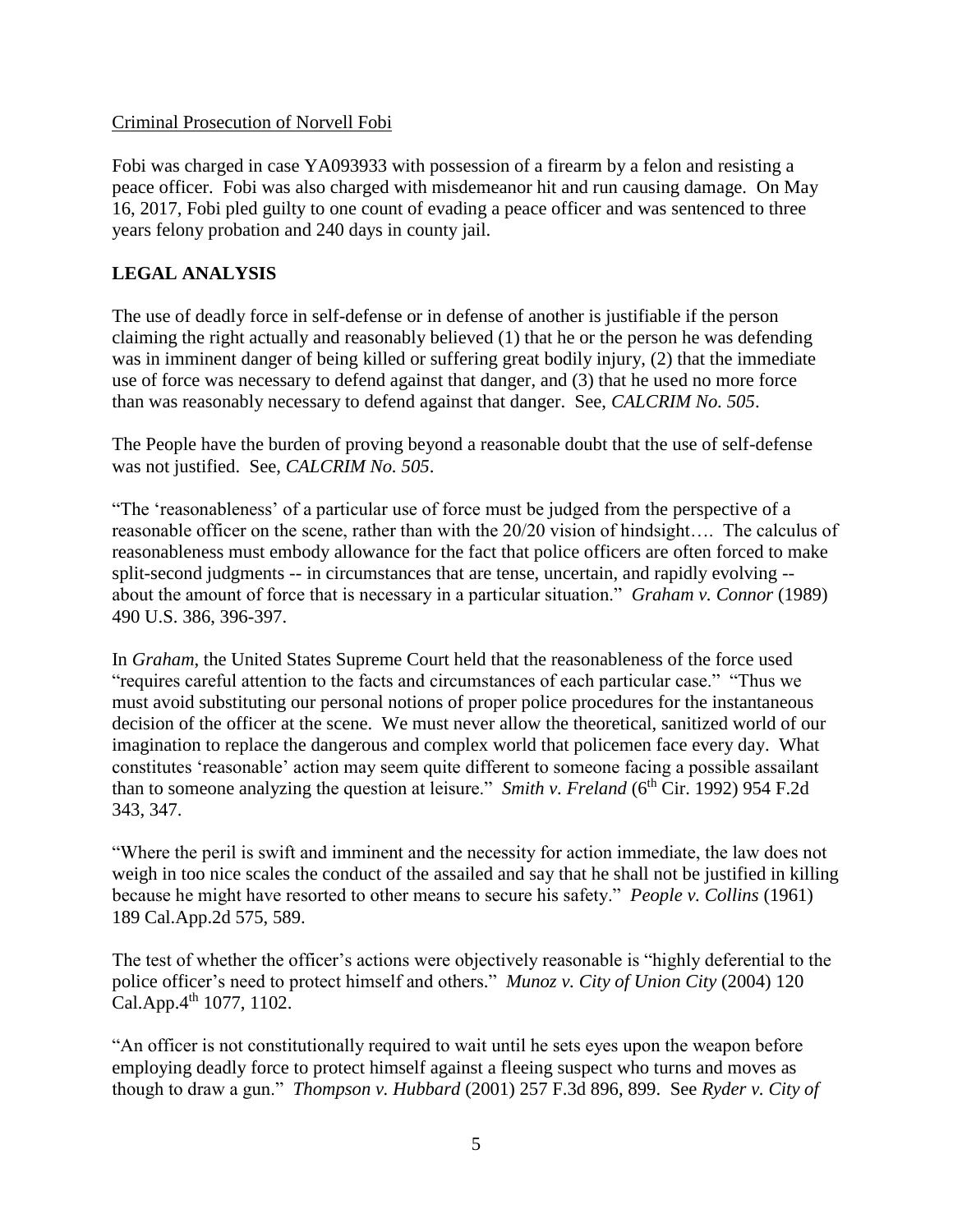*Topeka* (1987) 814 F.2d 1412, 1419 (concluding that, because a requirement that a suspect actually have a weapon would place police in "a dangerous and unreasonable situation … whether a particular seizure is reasonable is dependent on the 'totality of circumstances,' and not simply on whether the suspect was actually armed.")

# **CONCLUSION**

The evidence examined shows that when Fobi was pulled over by Witkosky and Sanchez for traffic violations, he had a loaded semiautomatic firearm behind the passenger seat of the Hyundai. By his own admission, Fobi feared that the deputies would discover the weapon and that he would be returned to state prison. Fobi made the decision to flee the scene in order to toss the weapon from the car.

According to Witkosky, during the traffic stop, Fobi reached his right hand behind the rear passenger seat and placed his left hand down by his left thigh and out of Witkosky's view. Fobi ignored Witkosky's commands to keep his hands on the steering wheel. Instead, according to Witkosky, Fobi turned on his car and jerked the wheel causing it to lunge toward Witkosky. Fobi's actions placed Witkosky in fear for his life and he responded with deadly force to stop Fobi from striking him with the vehicle. Witkosky also feared that Fobi was in the process of arming himself in order to shoot at him while escaping.

Fobi denied reaching behind the rear passenger seat or down by his left thigh. However, the fact that Fobi admits that the loaded firearm was on the rear passenger floorboard, lends credence to Witkosky's account. At the time that Witkosky provided his statement, investigators were unaware that there was a firearm in the Hyundai or its exact location.

Fobi also denied driving his car toward Witkosky, however the damage to L ' Honda Accord suggests that Fobi did not immediately drive away from the curb when he fled. After hearing a gunshot, L looked outside and observed Witkosky standing on the driver's side of her car near the rear bumper. Witkosky was firing in an easterly direction and Fobi's car was already out of view. L discovered black transfer marks down the length of the driver's side of her car that were not present before the shooting. The fresh car damage along with Witkosky's position at the rear driver's side of L  $\blacksquare$  ' car tends to corroborate Witkosky's fear that he was about to be hit by Fobi's vehicle. Additionally, L heard a car screeching followed by the first gunshot, indicating that Fobi's car was in motion before Witkosky began firing. While Fobi told investigators that Witkosky fired his service weapon into the Hyundai before the car moved, he told Walker and Franco that Witkosky fired at him as he drove away from the scene.

Legal Policies Manual 2.01.01 provides that it is the policy of the District Attorney's Office that criminal charges will only be filed if the admissible evidence is of such convincing force that it would warrant conviction by a reasonable and objective fact finder. In this case, the People have the burden to prove beyond a reasonable doubt that Witkosky's use of deadly force was not reasonable under the circumstances. The only witnesses to the events leading up to the shooting were Witkosky and Fobi and they contradict one another. Witkosky's statement justifies the use of deadly force in self-defense while Fobi's statement does not. A review of the facts shows that there is no independent evidence to either corroborate Fobi's version of events or to refute